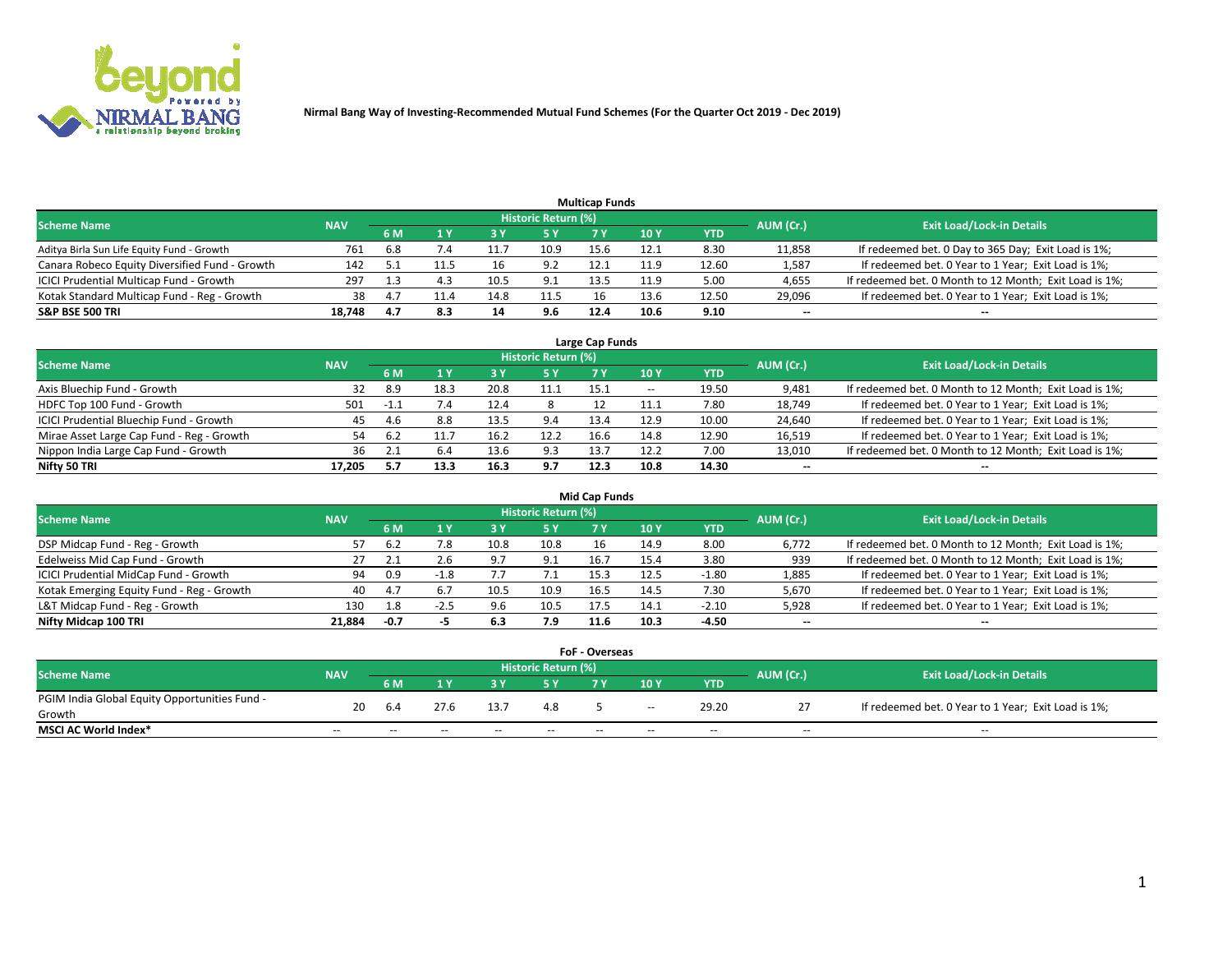

| Large & Midcap<br>Historic Return (%)            |            |     |                |      |      |      |      |       |           |                                                     |  |  |  |  |
|--------------------------------------------------|------------|-----|----------------|------|------|------|------|-------|-----------|-----------------------------------------------------|--|--|--|--|
| <b>Scheme Name</b>                               | <b>NAV</b> | 6 M |                |      |      |      | 10 Y | YTD   | AUM (Cr.) | <b>Exit Load/Lock-in Details</b>                    |  |  |  |  |
| Canara Robeco Emerging Equities - Growth         | 97         | 3.9 | $^{\prime}$ .b | 14.1 | 12.3 | 19.7 | 18.5 | 8.40  | 5,258     | If redeemed bet. 0 Year to 1 Year; Exit Load is 1%; |  |  |  |  |
| Invesco India Growth Opportunities Fund - Growth |            |     | 10.2           | 15.9 | 10.9 |      | 12.7 | 10.60 | 2,108     | If redeemed bet. 0 Year to 1 Year; Exit Load is 1%; |  |  |  |  |
| Principal Emerging Bluechip Fund - Growth        | 107        | 5.0 | 4.8            | 11.9 | 11.2 | 179  | 14.7 | 6.00  | 2,120     | If redeemed bet. 0 Year to 1 Year; Exit Load is 1%; |  |  |  |  |
| NIFTY Large Midcap 250 TRI                       | 7.393      | 3.8 |                | 13.1 | 10.3 | 13.6 | 11.6 | 5.70  | $\sim$    | $- -$                                               |  |  |  |  |

|                                  |            |      |      |      |                     | <b>Focused Funds</b> |       |       |           |                                                        |
|----------------------------------|------------|------|------|------|---------------------|----------------------|-------|-------|-----------|--------------------------------------------------------|
| <b>Scheme Name</b>               | <b>NAV</b> |      |      |      | Historic Return (%) |                      |       |       | AUM (Cr.) | <b>Exit Load/Lock-in Details</b>                       |
|                                  |            | 6 M  |      |      |                     |                      | 10 Y  | YTD   |           |                                                        |
| Axis Focused 25 Fund - Growth    |            | 10.3 | 14.5 | 19.8 | 13.3                | 15.3                 | $- -$ | 15.70 | 8.891     | If redeemed bet. 0 Month to 12 Month; Exit Load is 1%; |
| SBI Focused Equity Fund - Growth | 153        |      | 15.3 |      |                     | 14.4                 | 17.2  | 15.30 | 6.526     | If redeemed bet. 0 Year to 1 Year; Exit Load is 1%;    |
| <b>S&amp;P BSE 500 TRI</b>       | 18.748     | 4. . | 8.3  | 14   | 9.6                 | 12.4                 | 10.6  | 9.10  | $\sim$    | $- -$                                                  |

| <b>Small Cap Funds</b>                         |            |        |         |                     |      |        |       |          |                          |                                                     |  |  |  |  |
|------------------------------------------------|------------|--------|---------|---------------------|------|--------|-------|----------|--------------------------|-----------------------------------------------------|--|--|--|--|
| <b>Scheme Name</b>                             | <b>NAV</b> |        |         | Historic Return (%) |      |        |       |          | AUM (Cr.)                | <b>Exit Load/Lock-in Details</b>                    |  |  |  |  |
|                                                |            | 6 M    |         | 3Y                  | 5 Y  | 7 Y    | 10Y   | YTD      |                          |                                                     |  |  |  |  |
| Franklin India Smaller Companies Fund - Growth | -49        | $-6.9$ | -6.6    |                     | 6.7  | 16.5   | 14.8  | $-6.70$  | 6,953                    | If redeemed bet. 0 Year to 1 Year; Exit Load is 1%; |  |  |  |  |
| HDFC Small Cap Fund - Growth                   | 38         | $-8.9$ | $-11.3$ | 9.4                 | 8.9  | 13.4   | 11.5  | $-10.80$ | 9,034                    | If redeemed bet. 0 Year to 1 Year; Exit Load is 1%; |  |  |  |  |
| L&T Emerging Businesses Fund - Reg - Growth    | 23         | $-3.3$ | $-9.7$  |                     | 10.8 | $\sim$ | $- -$ | $-9.50$  | 6,006                    | If redeemed bet. 0 Year to 1 Year; Exit Load is 1%; |  |  |  |  |
| SBI Small Cap Fund - Growth                    | 53         |        |         | 14.4                | 14.7 | 22.6   | 17.8  | 5.20     | 3,035                    | If redeemed bet. 0 Year to 1 Year; Exit Load is 1%; |  |  |  |  |
| Nifty Smallcap 100 TRI                         | 6.989      | -5.4   | $-10.5$ | 0.4                 | 3.6  |        | 6.7   | -10.80   | $\overline{\phantom{a}}$ | $- -$                                               |  |  |  |  |

## **ELSS Schemes (Tax Saving u/s 80-C)**

| <b>Scheme Name</b>                            | <b>NAV</b> |        |      | <b>Historic Return (%)</b> |           |           |      |       | AUM (Cr.) | <b>Exit Load/Lock-in Details</b> |
|-----------------------------------------------|------------|--------|------|----------------------------|-----------|-----------|------|-------|-----------|----------------------------------|
|                                               |            | 6 M    | 1 Y  | 73 Y                       | <b>5Y</b> | <b>7Y</b> | 10Y  | YTD   |           |                                  |
| Aditya Birla Sun Life Tax Relief 96 - Growth  | 33         | 6.8    |      | 13.3                       | 10.8      | 15.5      | 11.9 | 5.20  | 9,998     | Nil                              |
| Axis Long Term Equity Fund - Growth           | 50         | 10.0   | 13.7 |                            | 12        | 18.7      | --   | 15.30 | 21,160    | Nil                              |
| IDFC Tax Advantage (ELSS) Fund - Reg - Growth | 55         | $-2.0$ | 0.3  |                            | 9.2       | 13.7      | 12.7 | 1.30  | 2,107     | Nil                              |
| Invesco India Tax Plan - Growth               | 54         | 5.9    |      | 13.6                       | 10.3      | 15.5      | 13.9 | 9.50  | 977       | Nil                              |
| Mirae Asset Tax Saver Fund - Reg - Growth     | 19         | '.b    | 12.6 | 18.3                       | $- -$     | $- -$     | --   | 13.90 | 2,877     | Nil                              |
| S&P BSE 200 TRI                               | 6,099      |        | 9.8  | 14.9                       | 9.9       | 12.7      | 10.8 | 10.80 | $\sim$    | $- -$                            |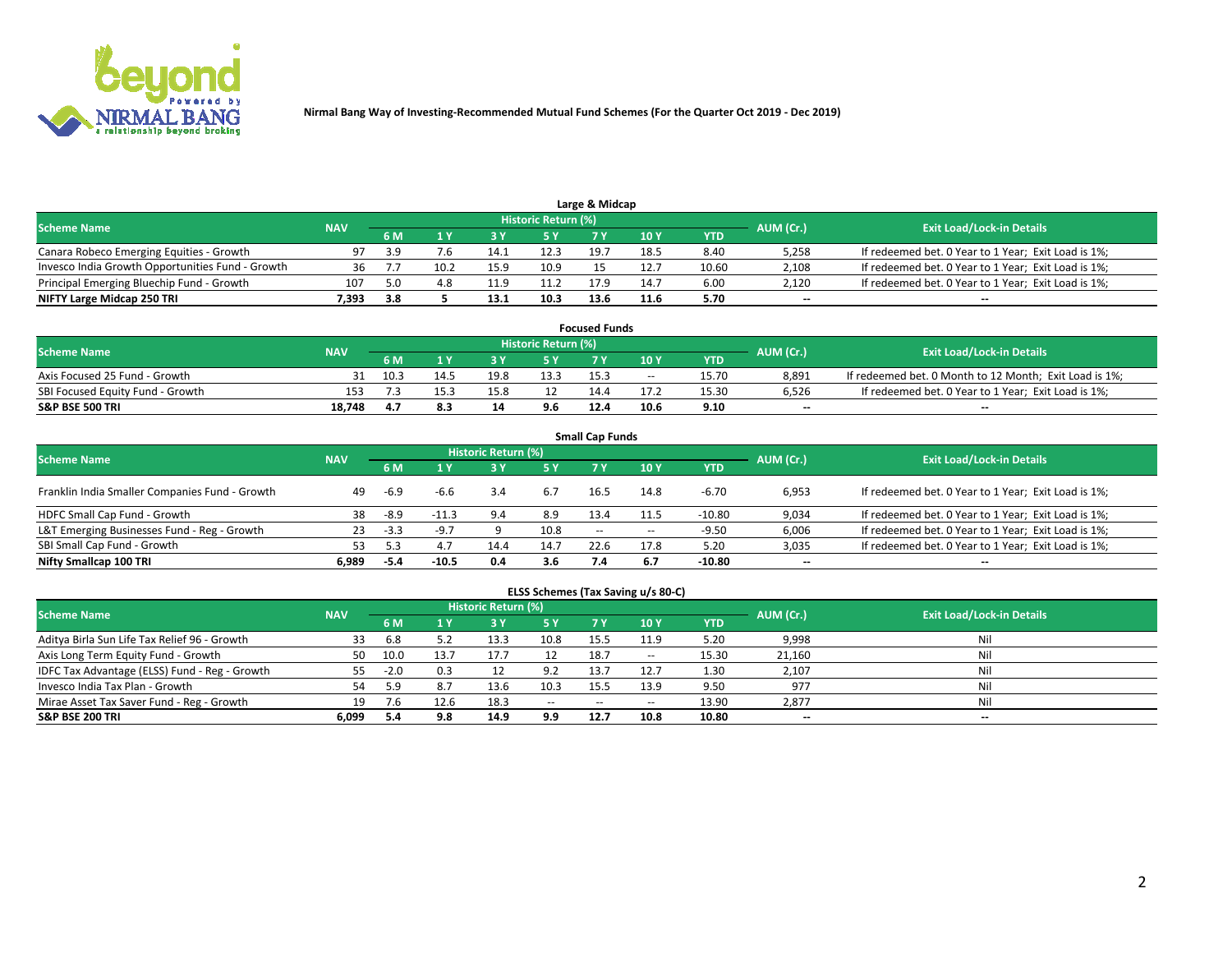

|                                                                                                                 |        |     |     |      |     | <b>Contra/Value Fund</b> |      |       |        |                                                     |  |  |  |  |
|-----------------------------------------------------------------------------------------------------------------|--------|-----|-----|------|-----|--------------------------|------|-------|--------|-----------------------------------------------------|--|--|--|--|
| <b>Historic Return (%)</b><br><b>Exit Load/Lock-in Details</b><br>AUM (Cr.)<br><b>Scheme Name</b><br><b>NAV</b> |        |     |     |      |     |                          |      |       |        |                                                     |  |  |  |  |
|                                                                                                                 |        | 6 M |     |      | 5 Y | 7 V                      | 10Y  | YTD   |        |                                                     |  |  |  |  |
| Kotak India EQ Contra Fund - Reg - Growth                                                                       | 55.    | 4.8 | 8.8 | 15.6 | 9.9 | 13.2                     | 11.1 | 10.10 | 883    | If redeemed bet. 0 Year to 1 Year; Exit Load is 1%; |  |  |  |  |
| Invesco India Contra Fund - Growth                                                                              | 49     | 3.6 | 5.4 | 14.6 |     | 16.1                     | 13.1 | 5.80  | 4,558  | If redeemed bet. 0 Year to 1 Year; Exit Load is 1%; |  |  |  |  |
| UTI Value Opportunities Fund - Growth                                                                           | 64     | 6.6 | 8.8 | 11.8 | 6.2 | 10.3                     | 10.7 | 9.70  | 4,542  | If redeemed bet. 0 Year to 1 Year; Exit Load is 1%; |  |  |  |  |
| Nippon India Value Fund - Growth                                                                                |        |     |     | 12.1 | 8.5 | 11.9                     | 10.8 | 5.20  | 3,129  | If redeemed bet. 0 Year to 1 Year; Exit Load is 1%; |  |  |  |  |
| <b>S&amp;P BSE 500 TRI</b>                                                                                      | 18.748 | 4.7 | 8.3 | 14   | 9.6 | 12.4                     | 10.6 | 9.10  | $\sim$ | $- -$                                               |  |  |  |  |

| Sector/Thematic                                                           |            |        |      |                     |           |       |                          |            |                          |                                                        |  |  |  |
|---------------------------------------------------------------------------|------------|--------|------|---------------------|-----------|-------|--------------------------|------------|--------------------------|--------------------------------------------------------|--|--|--|
| <b>Scheme Name</b>                                                        | <b>NAV</b> |        |      | Historic Return (%) |           |       |                          |            | AUM (Cr.)                | <b>Exit Load/Lock-in Details</b>                       |  |  |  |
|                                                                           |            | 6 M    | 1 Y  | 73 Y                | <b>5Y</b> | 7 Y   | 10Y                      | <b>YTD</b> |                          |                                                        |  |  |  |
| Canara Robeco Consumer Trends Fund - Reg -<br>Growth                      | 42         | 8.6    | 10.7 | 17.9                | 11.8      | 14.6  | 15.1                     | 12.60      | 371                      | If redeemed bet. 0 Year to 1 Year; Exit Load is 1%;    |  |  |  |
| Mirae Asset Great Consumer Fund - Growth                                  | 37         | 9.5    | 7.3  | 18.9                | 12.2      | 15.7  | $\overline{\phantom{a}}$ | 8.10       | 952                      | If redeemed bet. 0 Year to 1 Year; Exit Load is 1%;    |  |  |  |
| ICICI Prudential Technology Fund - Growth                                 | 58         | $-0.9$ | 3.1  | 13.9                | 8         | 17.1  | 15.6                     | 3.10       | 412                      | If redeemed bet. 0 Day to 15 Day; Exit Load is 1%;     |  |  |  |
| Nippon India Pharma Fund - Growth                                         | 152        | 10.1   |      | 3.1                 | 4.6       | 11.8  | 13.5                     | 1.60       | 2,434                    | If redeemed bet. 0 Year to 1 Year; Exit Load is 1%;    |  |  |  |
| BNP Paribas India Consumption Fund - Reg - Growth                         | 13         | 11.7   | 16.3 | $- -$               | $- -$     | $- -$ | $- -$                    | 17.10      | 453                      | If redeemed bet. 0 Month to 12 Month; Exit Load is 1%; |  |  |  |
| ICICI Prudential Banking and Financial Services Fund -<br>Retail - Growth | 69         | 3.8    | 14   | 18                  | 13.6      | 17.1  | 17.3                     | 13.80      | 3,632                    | If redeemed bet. 0 Day to 15 Day; Exit Load is 1%;     |  |  |  |
| <b>S&amp;P BSE 500 TRI</b>                                                | 18.748     | 4.7    | 8.3  | 14                  | 9.6       | 12.4  | 10.6                     | 9.10       | $\overline{\phantom{a}}$ | $- -$                                                  |  |  |  |

| <b>Dynamic Asset Allocation Funds</b>                      |            |     |      |                     |        |        |                          |            |                          |                                                          |  |  |  |
|------------------------------------------------------------|------------|-----|------|---------------------|--------|--------|--------------------------|------------|--------------------------|----------------------------------------------------------|--|--|--|
| <b>Scheme Name</b>                                         | <b>NAV</b> |     |      | Historic Return (%) |        |        |                          |            | AUM (Cr.)                | <b>Exit Load/Lock-in Details</b>                         |  |  |  |
|                                                            |            | 6 M | 1 Y  | 3 <sup>1</sup>      | 5 Y    |        | 10 <sub>1</sub>          | <b>YTD</b> |                          |                                                          |  |  |  |
| ICICI Prudential Balanced Advantage Fund - Reg -<br>Growth | 38         | 6.0 | 10.3 | 10.8                | 9.3    | 11.9   | 12.2                     | 10.60      | 28,383                   | If redeemed bet. 0 Year to 1 Year; Exit Load is 1%;      |  |  |  |
| Invesco India Dynamic Equity Fund - Growth                 | 30         | 3.8 | 9.2  | 11.5                | 8.3    | 12     | 10.3                     | 9.80       | 912                      | If redeemed bet. 0 Month to 3 Month; Exit Load is 0.25%; |  |  |  |
| Nippon India Balanced Advantage Fund - Growth              | 94         | 3.1 | 7.9  | 11.2                | 8.2    | 11.2   | 10.8                     | 8.20       | 2,612                    | If redeemed bet. 0 Month to 12 Month; Exit Load is 1%;   |  |  |  |
| SBI Dynamic Asset Allocation Fund - Reg - Growth           | 14         | 5.0 |      | 10.9                | $\sim$ | $\sim$ | $\overline{\phantom{a}}$ | 7.00       | 676                      | If redeemed bet. 0 Month to 12 Month; Exit Load is 1%;   |  |  |  |
| NIFTY 50 Hybrid Composite Debt 65:35 Index                 | 10.592     | 5.2 | 12.3 | 13.1                | 9.4    | 11.1   | 10.1                     | 13.00      | $\overline{\phantom{a}}$ | $- -$                                                    |  |  |  |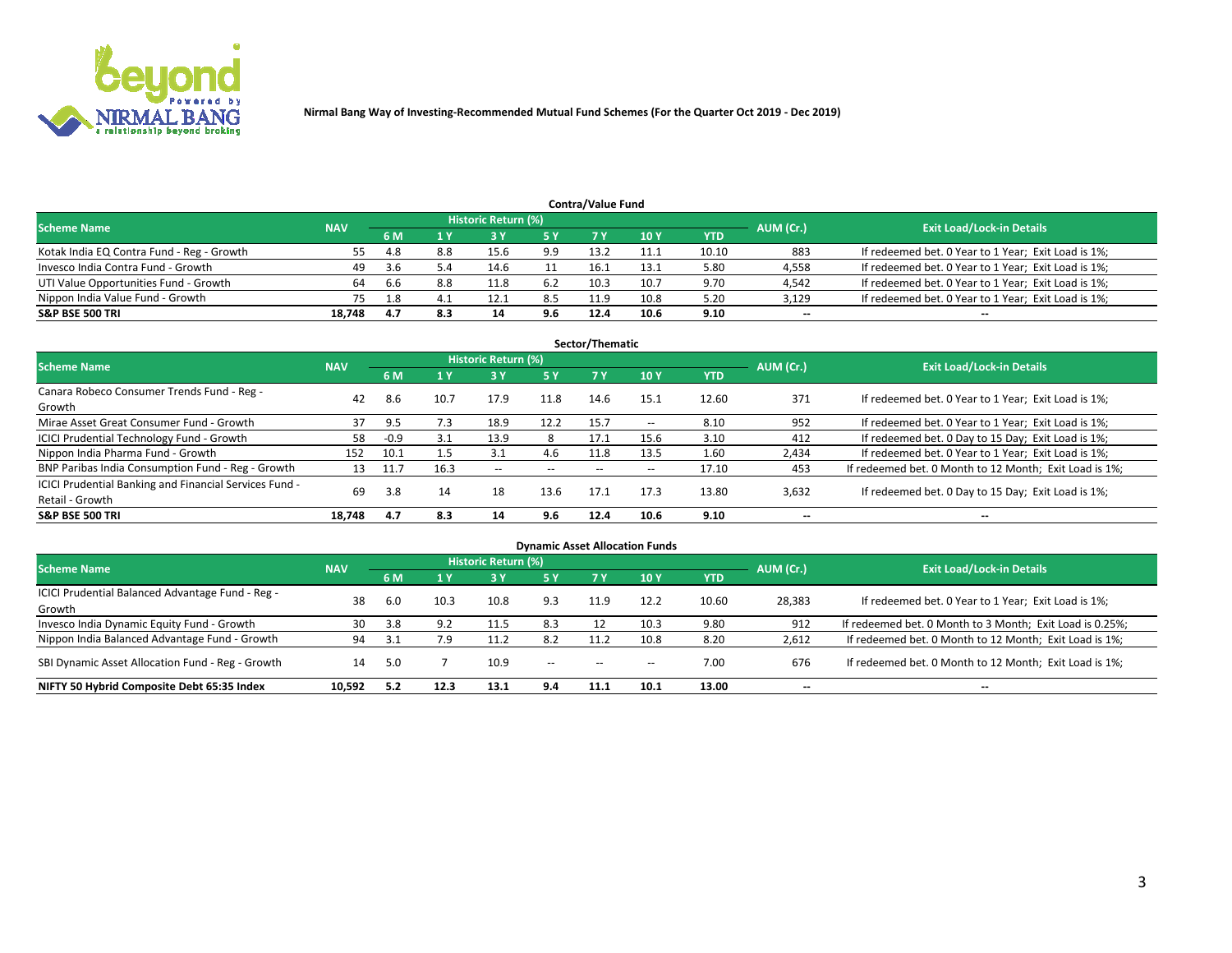

**Nirmal Bang Way of Investing-Recommended Mutual Fund Schemes (For the Quarter Oct 2019 - Dec 2019)**

|                                                 |            |           |      |                            |        | <b>Hybrid Aggressive</b> |                 |       |           |                                                        |
|-------------------------------------------------|------------|-----------|------|----------------------------|--------|--------------------------|-----------------|-------|-----------|--------------------------------------------------------|
| <b>Scheme Name</b>                              | <b>NAV</b> |           |      | <b>Historic Return (%)</b> |        |                          |                 |       | AUM (Cr.) | <b>Exit Load/Lock-in Details</b>                       |
|                                                 |            | 6 M       | 1 Y  |                            | '5 Y.  |                          | 10 <sub>1</sub> | YTD   |           |                                                        |
| HDFC Hybrid Equity Fund - Growth                | 55         | <b>L.</b> | 6.9  | 8.4                        | 5.2    | 9.9                      | 8.6             | 7.30  | 20,926    | If redeemed bet. 0 Year to 1 Year; Exit Load is 1%;    |
| ICICI Prudential Equity & Debt Fund - Growth    | 139        |           | 7.8  | 10                         | 9.3    | 13.9                     | 13.5            | 8.30  | 23,501    | If redeemed bet. 0 Year to 1 Year; Exit Load is 1%;    |
| Mirae Asset Hybrid - Equity Fund - Reg - Growth | 16         |           | 10.9 | 13.4                       | $\sim$ | $- -$                    | $- -$           | 11.70 | 3,005     | If redeemed bet. 0 Year to 1 Year; Exit Load is 1%;    |
| SBI Equity Hybrid Fund - Growth                 | 145        | 6.4       | 12.6 | 12.5                       | 10.4   | 14.5                     | 12.1            | 12.90 | 31,248    | If redeemed bet. 0 Month to 12 Month; Exit Load is 1%; |
| Canara Robeco Equity Hybrid Fund - Growth       | 168        | 5.3       |      | 12.2                       | 9.6    |                          | 12.5            | 11.70 | 2,701     | If redeemed bet. 0 Year to 1 Year; Exit Load is 1%;    |
| NIFTY 50 Hybrid Composite Debt 65:35 Index      | 10,592     | 5.2       | 12.3 | 13.1                       | 9.4    | 11.1                     | 10.1            | 13.00 | $\sim$    | $\sim$                                                 |

| <b>Arbitrage Fund</b>                      |            |     |     |                     |     |  |  |            |           |                                                          |  |  |  |  |
|--------------------------------------------|------------|-----|-----|---------------------|-----|--|--|------------|-----------|----------------------------------------------------------|--|--|--|--|
| Scheme Name                                | <b>NAV</b> |     |     | Historic Return (%) |     |  |  |            | AUM (Cr.) | <b>Exit Load/Lock-in Details</b>                         |  |  |  |  |
|                                            |            | 1 M | I M | 6 M                 | 1 V |  |  | <b>YTD</b> |           |                                                          |  |  |  |  |
| IDFC Arbitrage Fund - Reg - Growth         | 24         |     |     |                     |     |  |  | 6.30       | 11.895    | If redeemed bet. 0 Month to 1 Month; Exit Load is 0.25%; |  |  |  |  |
| Kotak Equity Arbitrage Fund - Reg - Growth | 28         |     |     |                     | b.2 |  |  | 6.20       | 17,363    | If redeemed bet. 0 Day to 30 Day; Exit Load is 0.25%;    |  |  |  |  |
| Nippon India Arbitrage Fund - Growth       | 20         | 5.0 |     |                     |     |  |  | 6.30       | 10,224    | If redeemed bet. 0 Month to 1 Month; Exit Load is 0.25%; |  |  |  |  |

| <b>Equity Saver</b>                      |            |     |     |                     |                          |        |       |       |                          |                                                        |  |  |  |
|------------------------------------------|------------|-----|-----|---------------------|--------------------------|--------|-------|-------|--------------------------|--------------------------------------------------------|--|--|--|
| <b>Scheme Name</b>                       | <b>NAV</b> |     |     | Historic Return (%) |                          |        |       |       | AUM (Cr.)                | <b>Exit Load/Lock-in Details</b>                       |  |  |  |
|                                          |            | 6 M |     |                     | 5 Y                      |        | 10Y   | YTD   |                          |                                                        |  |  |  |
| Axis Equity Saver Fund - Reg - Growth    | 14         | 4.  | 8.1 | 9.6                 | $\sim$                   | $\sim$ | $- -$ | 8.50  | 813                      | If redeemed bet. 0 Month to 12 Month; Exit Load is 1%; |  |  |  |
| <b>HDFC Equity Savings Fund - Growth</b> | 38         |     |     |                     |                          | 8.7    | 8.9   | 5.60  | 4,503                    | If redeemed bet. 0 Year to 1 Year; Exit Load is 1%;    |  |  |  |
| Kotak Equity Savings Fund - Reg - Growth |            |     | 7.9 | 8.8                 | 7.8                      | $\sim$ | $- -$ | 7.90  | 1,869                    | If redeemed bet. 0 Year to 1 Year; Exit Load is 1%;    |  |  |  |
| CRISIL Hybrid 50+50 - Moderate Index*    | $- -$      |     | --  |                     | $\overline{\phantom{a}}$ | --     | --    | $- -$ | $\overline{\phantom{a}}$ | $- -$                                                  |  |  |  |

| <b>Liquid Funds</b>              |            |                   |     |                     |     |                |            |                 |           |                                  |  |  |  |  |
|----------------------------------|------------|-------------------|-----|---------------------|-----|----------------|------------|-----------------|-----------|----------------------------------|--|--|--|--|
| <b>Scheme Name</b>               | <b>NAV</b> |                   |     | Historic Return (%) |     |                | <b>YTM</b> | <b>Avg</b>      | AUM (Cr.) | <b>Exit Load/Lock-in Details</b> |  |  |  |  |
|                                  |            | $4 \, \mathrm{W}$ | ' W | -M                  | 3 M | 1 <sub>Y</sub> |            | <b>Maturity</b> |           |                                  |  |  |  |  |
| Axis Liquid Fund - Growth        | 2.159      |                   |     |                     |     |                | 3.26       | 0.09            | 30,628    | *Ref Footnote                    |  |  |  |  |
| IDFC Cash Fund - Reg - Growth    | 2.356      | 4.9               |     | 4.9                 |     |                | 04.د       | 0.10            | 11,140    | *Ref Footnote                    |  |  |  |  |
| Kotak Liguid Fund - Reg - Growth | 3.941      |                   |     |                     | 5.3 |                |            | 0.11            | 30,493    | *Ref Footnote                    |  |  |  |  |
| <b>CRISIL Liquid Fund Index</b>  | $\sim$     |                   | 5.8 | 5.6                 | 5.8 | $\sim$         | $\sim$     | $- -$           | $\sim$    | $\sim$                           |  |  |  |  |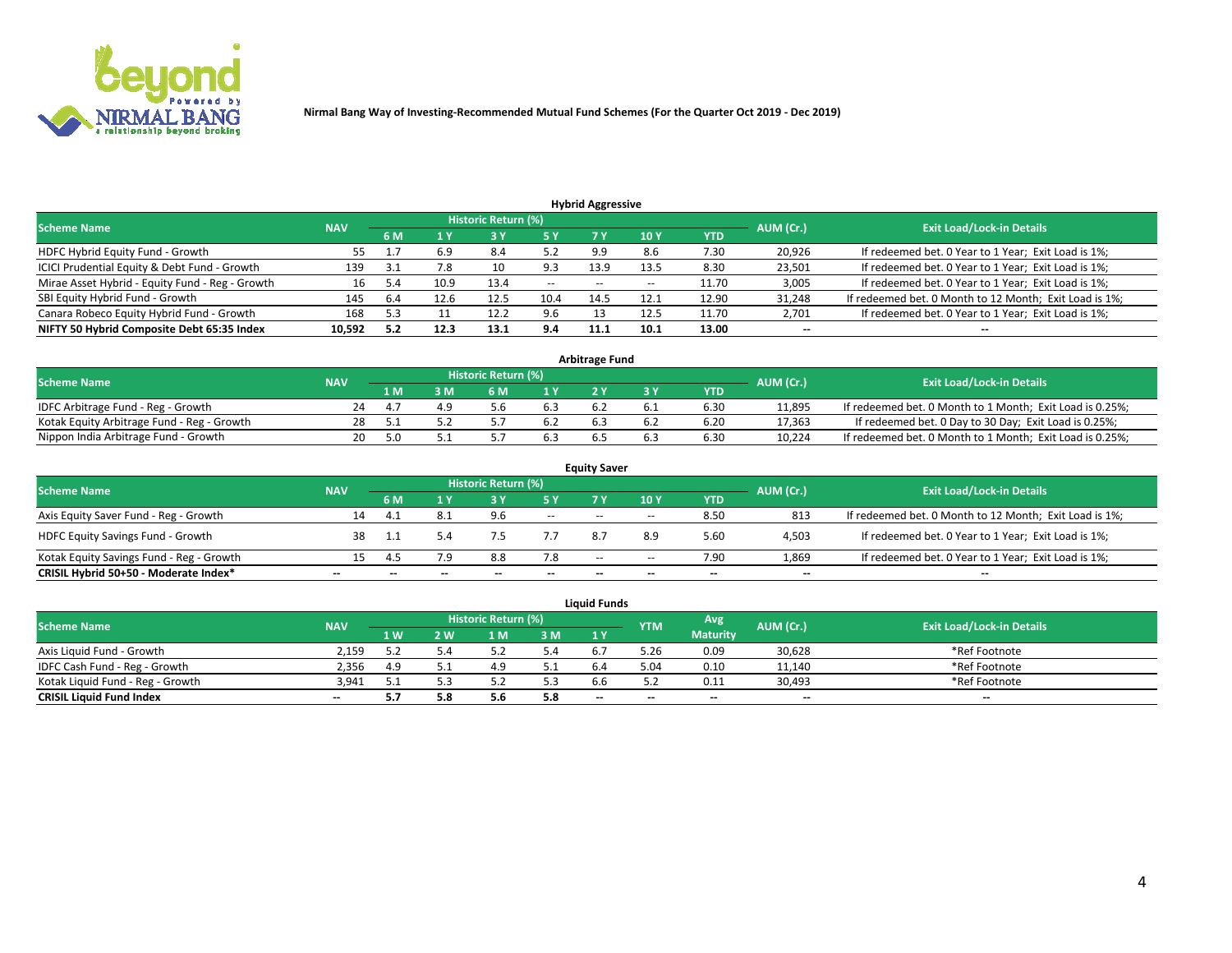

**Nirmal Bang Way of Investing-Recommended Mutual Fund Schemes (For the Quarter Oct 2019 - Dec 2019)**

| Ultra Short Fund                              |            |      |                     |            |     |           |                                  |                 |        |       |  |  |  |
|-----------------------------------------------|------------|------|---------------------|------------|-----|-----------|----------------------------------|-----------------|--------|-------|--|--|--|
| <b>Scheme Name</b>                            | <b>NAV</b> |      | Historic Return (%) | <b>YTM</b> | Avg | AUM (Cr.) | <b>Exit Load/Lock-in Details</b> |                 |        |       |  |  |  |
|                                               |            | 1 M  | 3 M                 | 6 M        | 1 Y | 3 Y       |                                  | <b>Maturity</b> |        |       |  |  |  |
| IDFC Ultra Short Term Fund - Reg - Growth     |            |      |                     |            | 8.2 | $-$       | ۔ 69. ذ                          | 0.47            | 4,369  | Nil   |  |  |  |
| Sundaram Ultra Short Term Fund - Reg - Growth |            | -4.4 |                     | $- -$      | $-$ | --        |                                  | 0.43            | 344    | Nil   |  |  |  |
| L&T Ultra Short Term Fund - Growth            |            |      |                     |            |     |           | 5.35                             | 0.40            | 2,782  | Nil   |  |  |  |
| <b>NIFTY Ultra Short Duration Debt Index</b>  | 3,991      | -6.0 | 6.7                 |            |     |           | $-$                              | $-$             | $\sim$ | $- -$ |  |  |  |

| <b>Money Market Fund</b>                                   |            |     |     |                     |        |    |            |                 |           |                                  |  |  |  |
|------------------------------------------------------------|------------|-----|-----|---------------------|--------|----|------------|-----------------|-----------|----------------------------------|--|--|--|
| <b>Scheme Name</b>                                         | <b>NAV</b> |     |     | Historic Return (%) |        |    | <b>YTM</b> | 'Avg            | AUM (Cr.) | <b>Exit Load/Lock-in Details</b> |  |  |  |
|                                                            |            | 1 M | 3 M | 6 M                 | 1 Y    | 3Y |            | <b>Maturity</b> |           |                                  |  |  |  |
| Aditya Birla Sun Life Money Manager Fund - Reg -<br>Growth | 264        | 5.6 |     | 7.5                 | 8.2    |    | 5.53       | 0.36            | 11,145    | Nil                              |  |  |  |
| Franklin India Savings Fund - Growth                       | 36         | 5.4 | 6.8 | 8.1                 | 8.6    |    | 5.52       | 0.38            | 5,072     | Nil                              |  |  |  |
| Nippon India Money Market Fund - Growth                    | 2.983      | 5.8 |     | 7.6                 | 8.2    |    | 5.43       | 0.33            | 3,739     | Nil                              |  |  |  |
| <b>CRISIL Liquid Fund Index</b>                            | $- -$      | 5.6 | 5.8 | 6.2                 | $\sim$ | -- | --         | $\sim$          | $\sim$    | $\sim$                           |  |  |  |

| <b>Short Term Fund</b>                          |            |      |     |                     |     |           |            |                 |           |                                  |  |  |  |  |
|-------------------------------------------------|------------|------|-----|---------------------|-----|-----------|------------|-----------------|-----------|----------------------------------|--|--|--|--|
| <b>Scheme Name</b>                              | <b>NAV</b> |      |     | Historic Return (%) |     |           | <b>YTM</b> | Avg             | AUM (Cr.) | <b>Exit Load/Lock-in Details</b> |  |  |  |  |
|                                                 |            | 1 M  | 3 M | 6 M                 | 1Y  | <b>3Y</b> |            | <b>Maturity</b> |           |                                  |  |  |  |  |
| Axis Short Term Fund - Growth                   |            |      |     | 11.6                | 9.7 |           | 6.54       | 2.40            | 3,674     | Nil                              |  |  |  |  |
| HDFC Short Term Debt Fund - Growth              | 22         | -3.6 | 7.9 | Q                   | 9.6 |           | 6.99       | 3.04            | 9,702     | Nil                              |  |  |  |  |
| IDFC Bond Fund - Short Term Plan - Reg - Growth | 41         |      |     | 9.4                 | 10  |           | 6.51       | 2.12            | 11,356    | Nil                              |  |  |  |  |
| Kotak Bond Short Term Fund - Reg - Growth       |            |      | 6.8 | 8.8                 | 9.6 |           | 7.03       | 3.10            | 10,397    | Nil                              |  |  |  |  |
| L&T Short Term Bond Fund - Reg - Growth         |            |      |     | 8.8                 | 9.3 |           | 6.35       | 2.18            | 5,025     | Nil                              |  |  |  |  |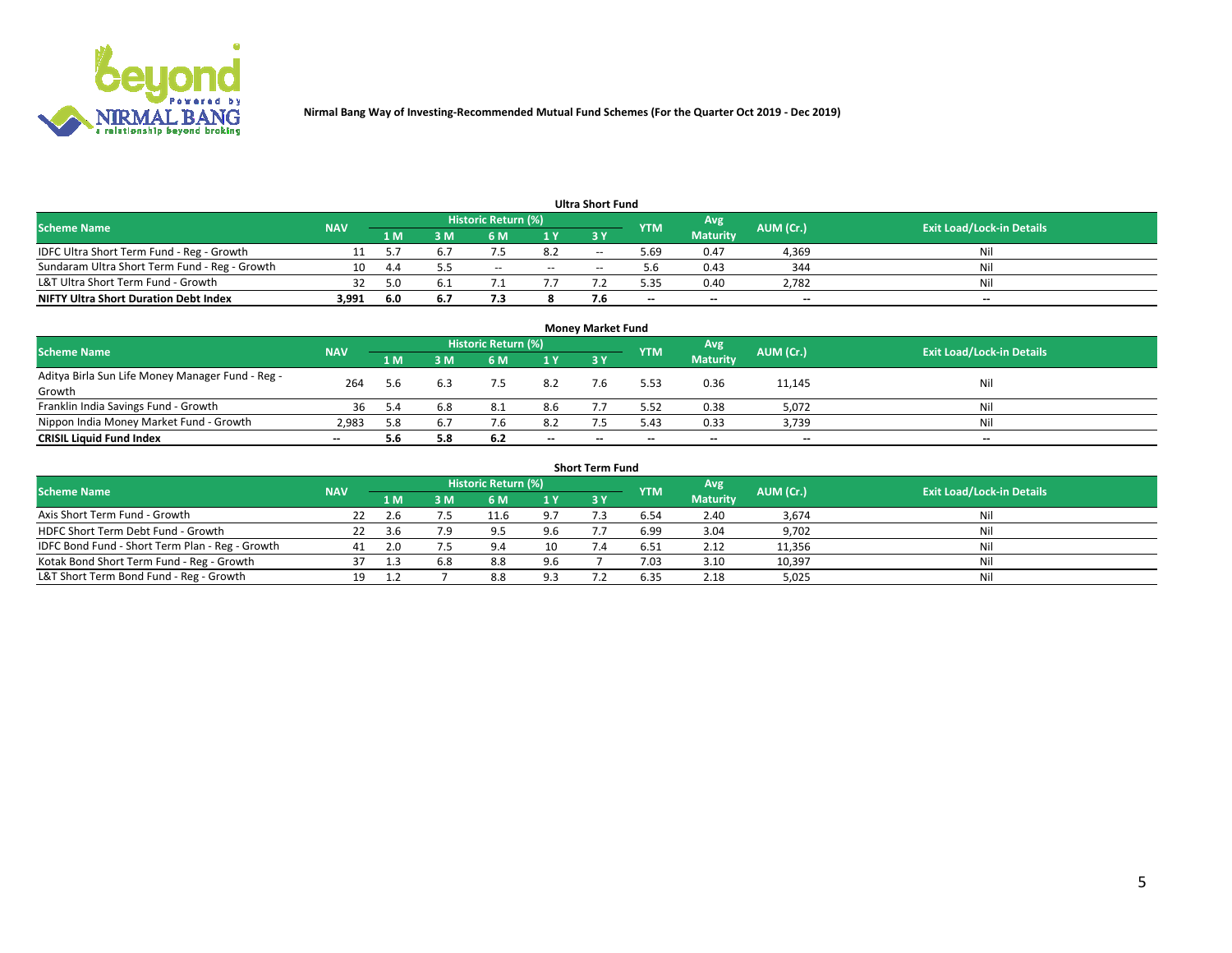

| <b>Low Duration Fund</b>                  |            |     |     |                     |                |     |            |                 |           |                                  |  |  |  |
|-------------------------------------------|------------|-----|-----|---------------------|----------------|-----|------------|-----------------|-----------|----------------------------------|--|--|--|
| <b>Scheme Name</b>                        | <b>NAV</b> |     |     | Historic Return (%) |                |     | <b>YTM</b> | Avg             | AUM (Cr.) | <b>Exit Load/Lock-in Details</b> |  |  |  |
|                                           |            | 1 M | sм  | 6 M                 | 1 <sub>V</sub> | 3 Y |            | <b>Maturity</b> |           |                                  |  |  |  |
| Axis Treasury Advantage Fund - Growth     | 2.216      |     |     | 8.4                 | 8.9            |     | 5.87       | 0.85            | 4.128     | Nil                              |  |  |  |
| Canara Robeco Savings Fund - Reg - Growth |            |     |     |                     | 8.2            |     | 69.د       | 0.79            | 1,263     | Nil                              |  |  |  |
| IDFC Low Duration Fund - Reg - Growth     | 28         | Δ   | 6.8 |                     | 8.4            |     | 5.81       | 0.90            | 5,204     | Nil                              |  |  |  |

| <b>Banking &amp; PSU Bond Funds</b>            |            |     |     |                            |      |    |                 |                 |           |                                  |  |  |  |
|------------------------------------------------|------------|-----|-----|----------------------------|------|----|-----------------|-----------------|-----------|----------------------------------|--|--|--|
| <b>Scheme Name</b>                             | <b>NAV</b> |     |     | <b>Historic Return (%)</b> |      |    | <b>YTM</b>      | Avg             | AUM (Cr.) | <b>Exit Load/Lock-in Details</b> |  |  |  |
|                                                |            | 1 M | 8 M | 6 M                        |      | 3Y |                 | <b>Maturity</b> |           |                                  |  |  |  |
| HDFC Banking and PSU Debt Fund - Reg - Growth  |            |     |     | 9.8                        | 10.2 |    | $^{\prime}$ .18 | 3.08            | 4.291     | Ni                               |  |  |  |
| Kotak Banking and PSU Debt Fund - Reg - Growth |            | 2.0 |     | د ۵                        | 10.6 |    | 6.97            | 3.88            | 3,553     | Ni                               |  |  |  |
| IDFC Banking & PSU Debt Fund - Reg - Growth    |            | n a |     | 10.!                       | 11.4 |    | 6.67            | 3.02            | 12.187    | Ni                               |  |  |  |

| <b>Corporate Bond Funds</b>                         |            |        |     |                     |      |    |            |                 |           |                                                         |  |  |  |  |
|-----------------------------------------------------|------------|--------|-----|---------------------|------|----|------------|-----------------|-----------|---------------------------------------------------------|--|--|--|--|
| <b>Scheme Name</b>                                  | <b>NAV</b> |        |     | Historic Return (%) |      |    | <b>YTM</b> | Avg'            | AUM (Cr.) | <b>Exit Load/Lock-in Details</b>                        |  |  |  |  |
|                                                     |            | 1 M    | : M | 6 M                 | 1 Y  | 3Y |            | <b>Maturity</b> |           |                                                         |  |  |  |  |
| ICICI Prudential Corporate Bond Fund - Reg - Growth | 20         | - 3.3  |     |                     | 9.8  |    | 6.8        | 2.58            | 11,096    | Nil                                                     |  |  |  |  |
| L&T Triple Ace Bond Fund - Reg - Growth             | 50.        | $-3.8$ | 3.6 | 8.2                 | 11.5 |    | 7.51       | 8.48            | 2,047     | If redeemed bet. 0 Month to 3 Month; Exit Load is 0.5%; |  |  |  |  |
| Kotak Corporate Bond Fund - Std - Growth            | 2.636      |        | 7.6 | Q <sub>2</sub>      | 9.8  |    | 6.42       | 1.58            | 3,801     | Nil                                                     |  |  |  |  |

| <b>Credit Risk Fund</b>                           |            |        |      |                            |     |     |            |                 |           |                                                           |  |  |  |
|---------------------------------------------------|------------|--------|------|----------------------------|-----|-----|------------|-----------------|-----------|-----------------------------------------------------------|--|--|--|
| <b>Scheme Name</b>                                | <b>NAV</b> |        |      | <b>Historic Return (%)</b> |     |     | <b>YTM</b> | 'Avg            | AUM (Cr.) | <b>Exit Load/Lock-in Details</b>                          |  |  |  |
|                                                   |            | 1 M    | 3 M  | 6 M                        | 1 Y | 3Y  |            | <b>Maturity</b> |           |                                                           |  |  |  |
| <b>ICICI Prudential Credit Risk Fund - Growth</b> |            | 10.1   | 10.5 | 10.1                       | 9.3 | 7.b | 9.2        | 2.15            | 11,707    | If redeemed bet. 0 Year to 1 Year; Exit Load is 1%;       |  |  |  |
| Kotak Credit Risk Fund - Reg - Growth             |            | -4.3   | 8.3  | د ۵                        | 8.8 |     |            | 2.68            | 4,979     | If redeemed bet. 0 Year to 1 Year; Exit Load is 1%;       |  |  |  |
|                                                   |            |        |      |                            |     |     |            |                 |           | If redeemed bet. 0 Month to 12 Month; Exit Load is 3%; If |  |  |  |
| SBI Credit Risk Fund - Growth                     |            | $-3.1$ |      | 6.2                        |     |     | 8.66       | 2.41            | 5,109     | redeemed bet. 12 Month to 24 Month; Exit Load is 1.5%; If |  |  |  |
|                                                   |            |        |      |                            |     |     |            |                 |           | redeemed bet. 24 Month to 36 Month; Exit Load is 0.75%;   |  |  |  |